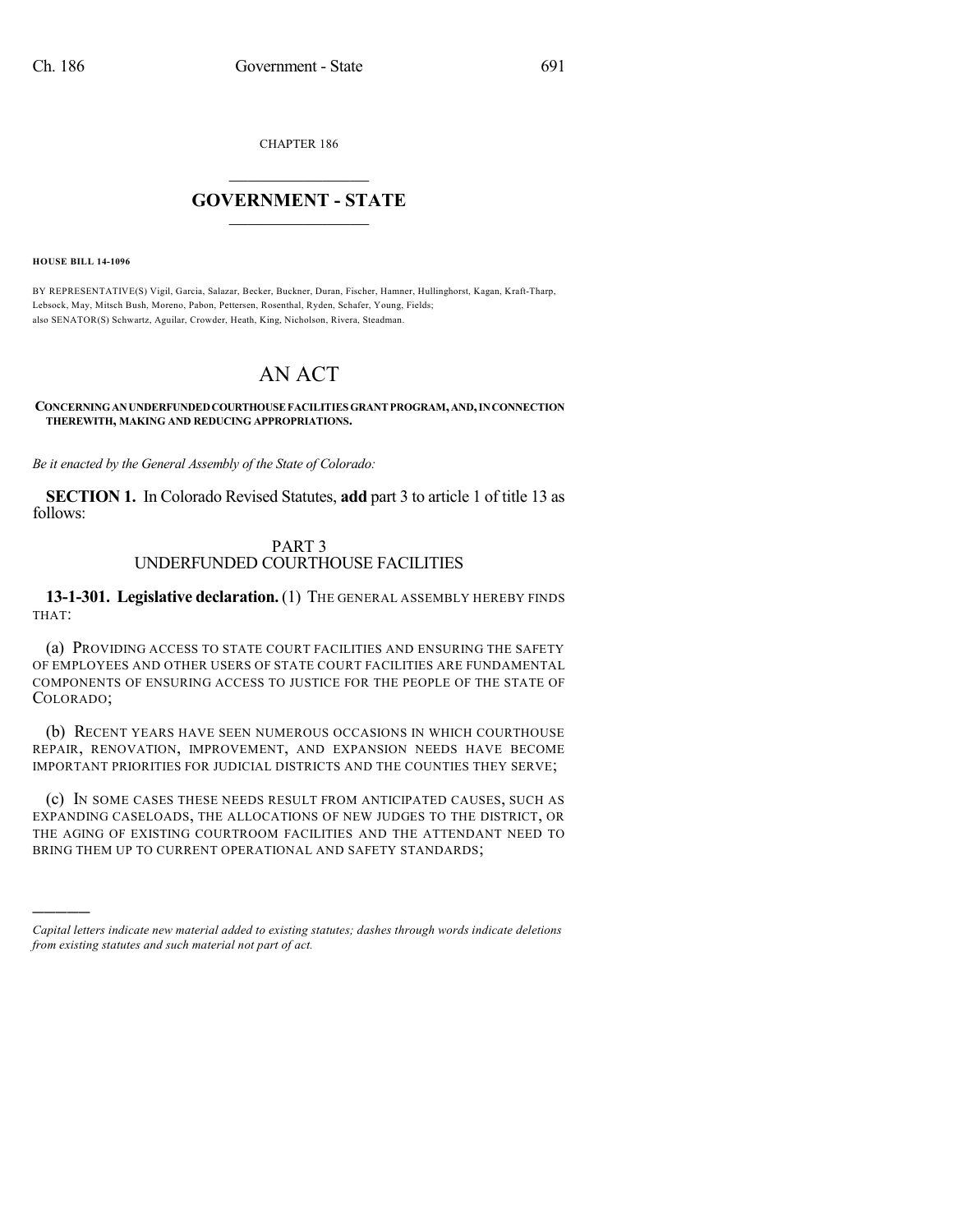(d) IN OTHER CASES THE NEEDS ARE DRIVEN BY UNEXPECTED EVENTS, SUCH AS NATURAL DISASTERS, ACCIDENTS, OR THE DISCOVERY OF PREVIOUSLY UNKNOWN THREATS TO HEALTH AND SAFETY; AND

(e) WHILE THE RESPONSIBILITY FOR PROVIDING ADEQUATE COURTROOMS AND OTHER COURT FACILITIES LIES WITH COUNTY GOVERNMENTS,THE GEOGRAPHICALLY, DEMOGRAPHICALLY, AND ECONOMICALLY DIVERSE NATURE OF OUR STATE AFFECTS THE LEVEL OF FUNDING AND SERVICES THAT EACH COUNTY CAN PROVIDE.

(2) THE GENERAL ASSEMBLY, THEREFORE, DETERMINES AND DECLARES THAT:

(a) THE CREATION OF THE UNDERFUNDED COURTHOUSE FACILITY CASH FUND COMMISSION AND THE UNDERFUNDED COURTHOUSE FACILITY CASH FUND IS BENEFICIAL TO AND IN THE BEST INTERESTS OF THE PEOPLE OF THE STATE OF COLORADO; AND

(b) THE PURPOSE OF THE COMMISSION AND THE FUND IS TO PROVIDE SUPPLEMENTAL FUNDING FOR COURTHOUSE FACILITY PROJECTS IN THE COUNTIES WITH THE MOST LIMITED FINANCIAL RESOURCES.

**13-1-302. Definitions.**AS USED IN THIS PART 3,UNLESS THE CONTEXT OTHERWISE REQUIRES:

(1) "COMMISSION"MEANS THE UNDERFUNDED COURTHOUSE FACILITY CASH FUND COMMISSION CREATED IN SECTION 13-1-303.

(2) "COURT SECURITY CASH FUND COMMISSION" MEANS THE COURT SECURITY CASH FUND COMMISSION CREATED IN SECTION 13-1-203.

(3) "FUND" MEANS THE UNDERFUNDED COURTHOUSE FACILITY CASH FUND CREATED IN SECTION 13-1-304.

(4) "IMMINENT CLOSURE OF A COURT FACILITY" MEANS A COURT FACILITY WITH HEALTH,LIFE, OR SAFETY ISSUES THAT IMPACT COURT EMPLOYEES OR OTHER COURT USERS AND THAT IS DESIGNATED FOR IMMINENT CLOSURE BY THE STATE COURT ADMINISTRATOR IN CONSULTATION WITH THE STATE'S RISK MANAGEMENT SYSTEM OR OTHER APPROPRIATE PROFESSIONALS.HEALTH,LIFE, OR SAFETY ISSUES INCLUDE AIR QUALITY ISSUES,WATER INTRUSION PROBLEMS,TEMPERATURE CONTROL ISSUES, STRUCTURAL CONDITIONS THAT CANNOT REASONABLY BE MITIGATED, FIRE HAZARDS, ELECTRICAL HAZARDS, AND UTILITY PROBLEMS.CERTAIN HEALTH, LIFE, OR SAFETY ISSUES MAY REQUIRE ADDITIONAL THIRD PARTY EVALUATIONS SUCH AS AN ENVIRONMENTAL OR STRUCTURAL ENGINEERING REVIEW.

(5) "MASTER PLANNING" MEANS ENTERING INTO CONTRACTS FOR PROFESSIONAL DESIGN SERVICES OR ENGINEERING CONSULTING TO DETERMINE CONSTRUCTION OR REMODELING OPTIONS, FEASIBILITY, OR COST ESTIMATES FOR A PROPOSED BUILDING PROJECT.

**13-1-303. Underfunded courthouse facility cash fund commission - creation - membership.** (1) THERE IS HEREBY CREATED IN THE JUDICIAL DEPARTMENT THE UNDERFUNDED COURTHOUSE FACILITY CASH FUND COMMISSION TO EVALUATE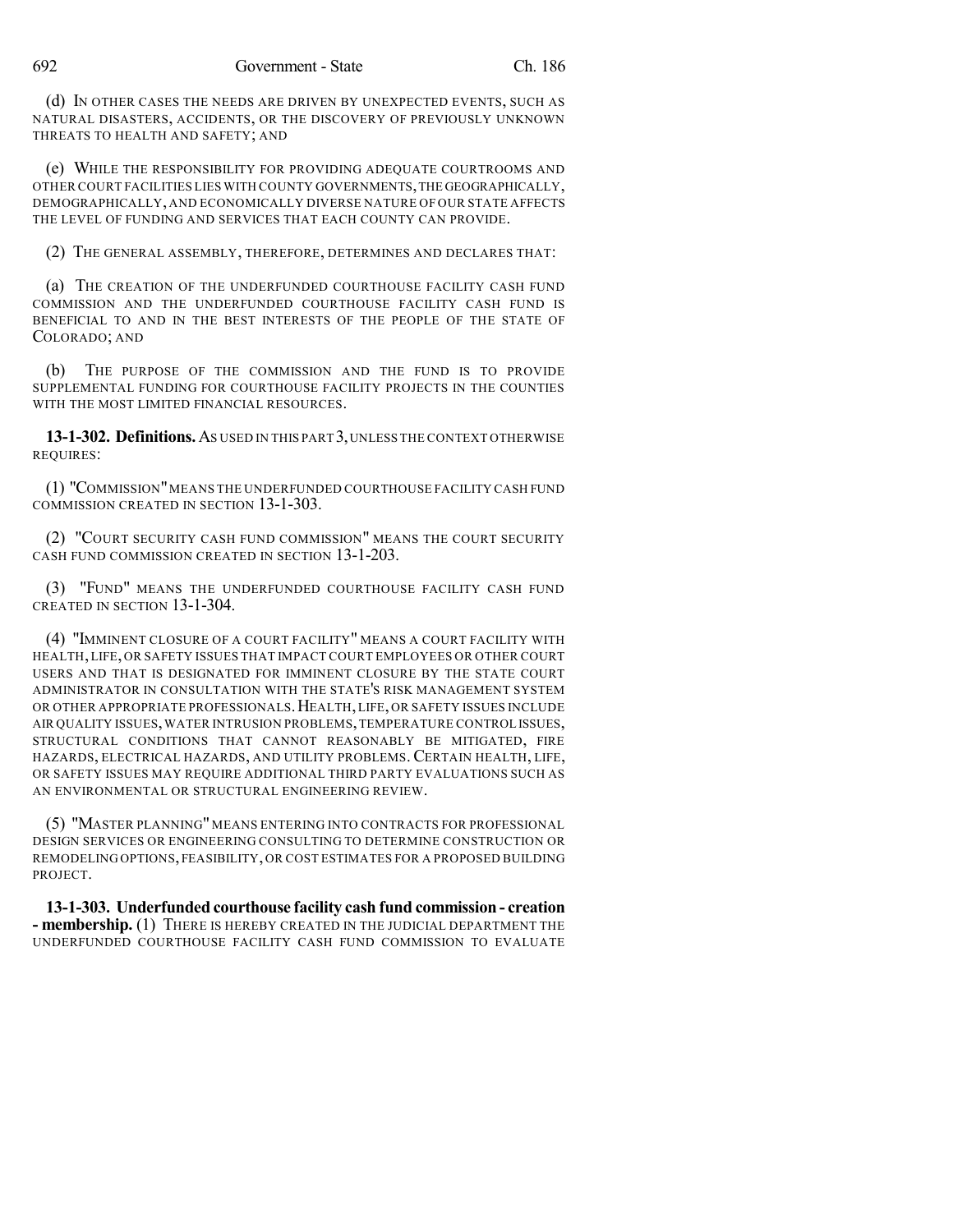GRANT APPLICATIONS RECEIVED PURSUANT TO THIS PART 3 AND MAKE RECOMMENDATIONS TO THE STATE COURT ADMINISTRATOR FOR AWARDING GRANTS FROM THE UNDERFUNDED COURTHOUSE FACILITY CASH FUND BASED ON THE STATUTORY CRITERIA SET FORTH IN SECTION 13-1-305.THE COMMISSION SHALL BE APPOINTED NO LATER THAN JULY 1, 2014.

(2) (a) THE COMMISSION HAS SEVEN MEMBERS, AS FOLLOWS:

(I) TWO REPRESENTATIVES OF AN ASSOCIATION THAT REPRESENTS COUNTY COMMISSIONERS, APPOINTED BY THE ASSOCIATION;

(II) ONE MEMBER FROM THE DEPARTMENT OF LOCAL AFFAIRS, APPOINTED BY THE DEPARTMENT OF LOCAL AFFAIRS;

(III) TWO MEMBERS FROM THE JUDICIAL BRANCH, APPOINTED BY THE CHIEF JUSTICE;

(IV) ONE MEMBER FROM THE COURT SECURITY CASH FUND COMMISSION, APPOINTED BY THE CHIEF JUSTICE; AND

(V) A REPRESENTATIVE OF THE STATE HISTORICAL SOCIETY, APPOINTED BY THE PRESIDENT OF THE STATE HISTORICAL SOCIETY.

(b) THE COMMISSION MEMBERSHIP DESCRIBED IN PARAGRAPH (a) OF THIS SUBSECTION (2)MUST INCLUDE,AT ALL TIMES,AT LEAST ONE REPRESENTATIVE FROM A COUNTY IN WHICH THE POPULATION IS ABOVE THE MEDIAN POPULATION FOR THE STATE,AS DETERMINED BY THE MOST RECENT DATA PUBLISHED BY THE DEPARTMENT OF LOCAL AFFAIRS, AND AT LEAST ONE REPRESENTATIVE FROM A COUNTY IN WHICH THE POPULATION IS BELOW THE MEDIAN POPULATION FOR THE STATE, AS DETERMINED BY THE MOST RECENT DATA PUBLISHED BY THE DEPARTMENT OF LOCAL AFFAIRS.

(3) EACH MEMBER OF THE COMMISSION SERVES A THREE-YEAR TERM; EXCEPT THAT, OF THOSE MEMBERS FIRST APPOINTED, ONE MEMBER REPRESENTING EACH ENTITY THAT APPOINTS TWO MEMBERS IS APPOINTED FOR A ONE-YEAR TERM AND ONE MEMBER REPRESENTING EACH ENTITY THAT APPOINTS TWO MEMBERS IS APPOINTED FOR A TWO-YEAR TERM.AVACANCY MUST BE FILLED BY THE RESPECTIVE APPOINTING AUTHORITY NO LATER THAN THIRTY DAYS AFTER THE VACATING MEMBER'S LAST DAY FOR THE UNEXPIRED TERM ONLY.

(4) MEMBERS OFTHE COMMISSION SERVE WITHOUT COMPENSATION AND WITHOUT REIMBURSEMENT FOR EXPENSES.

(5) FOUR MEMBER VOTES ARE REQUIRED FOR ANY FINAL COMMISSION RECOMMENDATIONS. THE COMMISSION'S FINAL RECOMMENDATIONS ARE SUBJECT TO FINAL APPROVAL BY THE STATE COURT ADMINISTRATOR AND ARE NOT SUBJECT TO ANY FORM OF APPEAL.

(6) IN ACCORDANCE WITH THE PRINCIPLES SET OUT IN SECTION 13-1-305, THE COMMISSION SHALL ADOPT GUIDELINES PRESCRIBING THE PROCEDURES TO BE FOLLOWED IN MAKING, FILING, AND EVALUATING GRANT APPLICATIONS, THE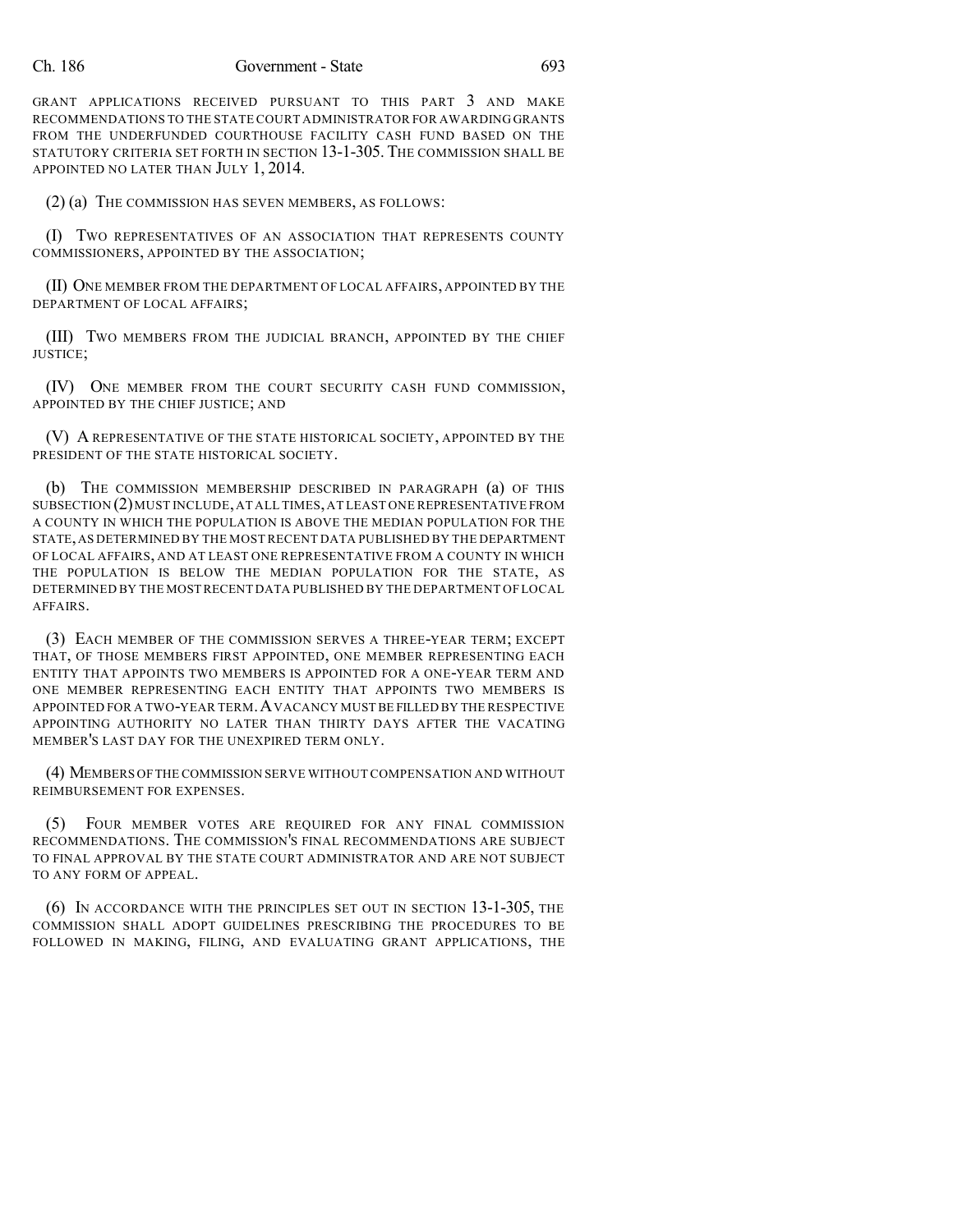CRITERIA FOR EVALUATION, AND OTHER GUIDELINES NECESSARY FOR ADMINISTERING THE PROGRAM.

**13-1-304. Underfunded courthouse facility cash fund - creation - grants regulations.** (1) THERE IS HEREBY CREATED IN THE STATE TREASURY THE UNDERFUNDED COURTHOUSE FACILITY CASH FUND THAT CONSISTS OF ANY MONEYS APPROPRIATED BY THE GENERAL ASSEMBLY TO THE FUND. THE MONEYS IN THE FUND ARE SUBJECT TO ANNUAL APPROPRIATION BY THE GENERAL ASSEMBLY FOR THE IMPLEMENTATION OF THIS PART 3. THE STATE COURT ADMINISTRATOR MAY ACCEPT GIFTS, GRANTS, OR DONATIONS FROM ANY PRIVATE OR PUBLIC SOURCE FOR THE PURPOSE OF IMPLEMENTING THIS PART 3. ALL PRIVATE AND PUBLIC MONEYS RECEIVED BY THE STATE COURT ADMINISTRATOR FROM GIFTS, GRANTS, OR DONATIONS MUST BE TRANSMITTED TO THE STATE TREASURER, WHO SHALL CREDIT THE SAME TO THE FUND IN ADDITION TO ANY MONEYS THAT MAY BE APPROPRIATED TO THE FUND DIRECTLY BY THE GENERAL ASSEMBLY. ALL INVESTMENT EARNINGS DERIVED FROM THE DEPOSIT AND INVESTMENT OF MONEYS IN THE FUND REMAIN IN THE FUND AND MAY NOT BE TRANSFERRED OR REVERT TO THE GENERAL FUND AT THE END OF ANY FISCAL YEAR. ANY UNEXPENDED AND UNENCUMBERED MONEYS REMAINING IN THE FUND AT THE END OF ANY FISCAL YEAR SHALL REMAIN IN THE FUND AND SHALL NOT BE CREDITED OR TRANSFERRED TO THE GENERAL FUND OR ANY OTHER FUND.

(2) MONEYS FROM THE FUND THAT ARE DISTRIBUTED TO COUNTIES PURSUANT TO THIS PART 3 MAY ONLY BE USED FOR COMMISSIONING MASTER PLANNING SERVICES, MATCHING FUNDS OR LEVERAGING GRANT FUNDING OPPORTUNITIES FOR CONSTRUCTION OR REMODELING PROJECTS,OR ADDRESSING EMERGENCY NEEDS DUE TO THE IMMINENT CLOSURE OF A COURT FACILITY. MONEYS FROM THE FUND MAY NOT BE ALLOCATED FOR THE PURCHASE OF FURNITURE, FIXTURES, OR EQUIPMENT, OR AS THE SOLE SOURCE OF FUNDING FOR NEW CONSTRUCTION. MONEYS FROM THE FUND MAY NOT BE ALLOCATED AS THE SOLE SOURCE OF FUNDING FOR REMODELING, UNLESS THE NEED FOR FUNDING IS ASSOCIATED WITH THE IMMINENT CLOSURE OF A COURT FACILITY.

(3) ALL MONEYS CREDITED TO THE FUND SHALL BE AVAILABLE FOR GRANTS AWARDED BY THE STATE COURT ADMINISTRATOR,BASED ON RECOMMENDATIONS OF THE COMMISSION, TO COUNTIES FOR THE PURPOSES DESCRIBED IN THIS PART 3; EXCEPT THAT THE STATE COURT ADMINISTRATOR MAY USE A PORTION OF THE MONEYS ANNUALLY APPROPRIATED FROM THE FUND FOR ADMINISTRATIVE COSTS INCURRED THROUGH THE IMPLEMENTATION OF THIS PART 3. THE STATE COURT ADMINISTRATOR,SUBJECT TO ANNUAL APPROPRIATION BY THE GENERAL ASSEMBLY, MAY EXPEND MONEYS APPROPRIATED FROM THE FUND PURSUANT TO THIS PART 3.

**13-1-305. Grant applications - duties of counties.** (1) TO BE ELIGIBLE FOR MONEYS FROM THE FUND, A COUNTY MUST APPLY TO THE COMMISSION THROUGH THE STATE COURT ADMINISTRATOR,USINGTHE APPLICATION FORM PROVIDED BY THE COMMISSION, IN ACCORDANCE WITH THE TIMELINES AND GUIDELINES ADOPTED BY THE COMMISSION. FOR THE COMMISSION TO CONSIDER A GRANT APPLICATION, THE APPLICATION MUST FIRST BE REVIEWED AND APPROVED BY THE CHIEF JUDGE OF THE COUNTY AND THE BOARD OF COUNTY COMMISSIONERS.

(2) (a) GRANTS FROM THE FUND MAY ONLY BE USED TO FUND COUNTIES THAT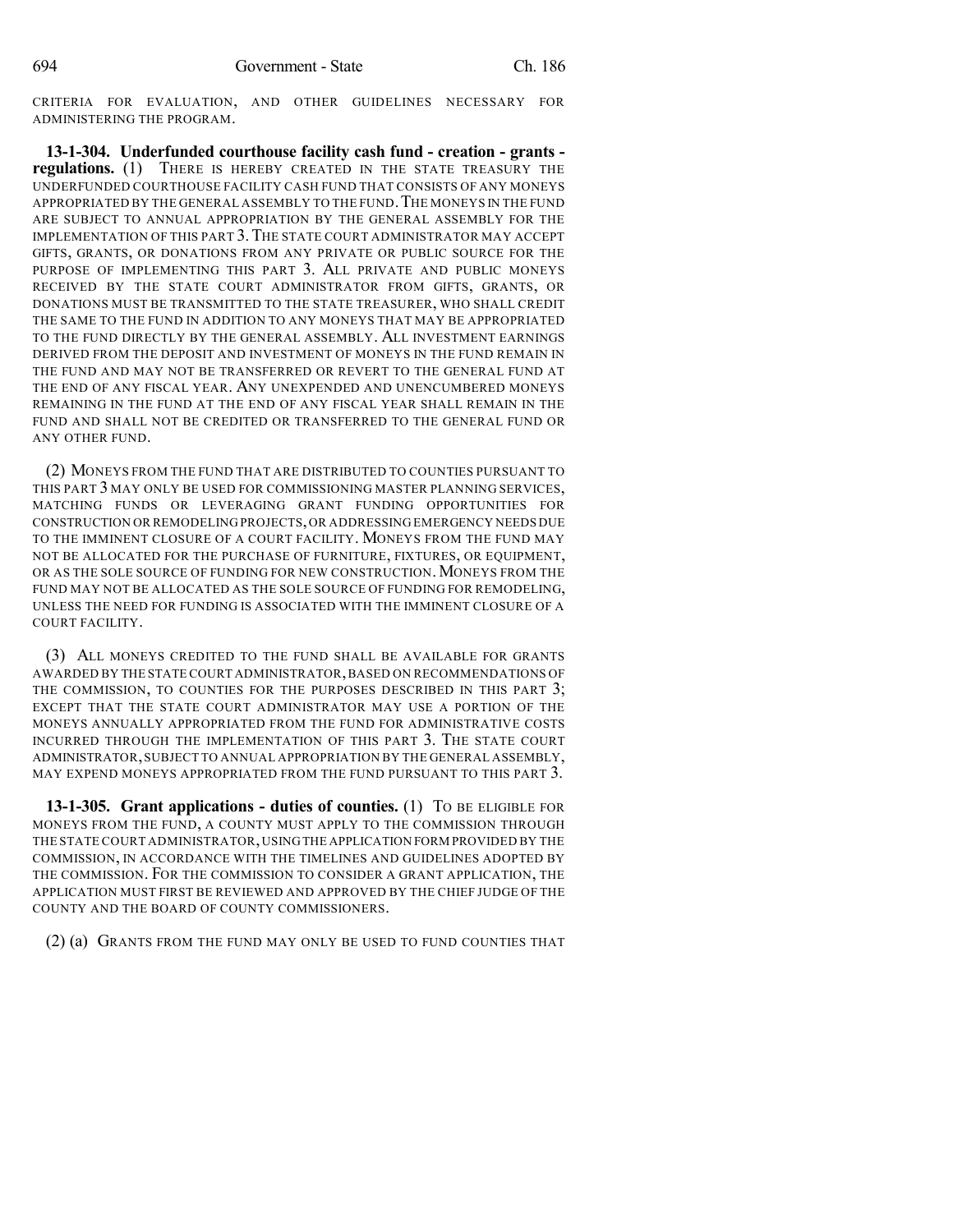MEET THE REQUIREMENTS SET FORTH IN PARAGRAPH (b) OF THIS SUBSECTION (2) AND THE CRITERIA SPECIFIED IN SUBSECTION (4) OF THIS SECTION TO:

(I) COMMISSION MASTER PLANNING SERVICES;

(II) SERVE AS MATCHING FUNDS OR LEVERAGE GRANT FUNDING OPPORTUNITIES; OR

(III) ADDRESS EMERGENCY NEEDS DUE TO THE IMMINENT CLOSURE OF A COURT FACILITY.

(b) GRANTS FROM THE FUND MAY ONLY BE AWARDED TO A COUNTY WHEN:

(I) THE COUNTY HAS DEMONSTRATED GOOD FAITH IN ATTEMPTING TO RESOLVE THE ISSUES BEFORE SEEKING A GRANT FROM THE FUND;

(II) THE COUNTY HAS AGREED TO DISCLOSE PERTINENT FINANCIAL STATEMENTS TO THE COMMISSION OR THE STATE COURT ADMINISTRATOR FOR REVIEW; AND

(III) THE STATE COURT ADMINISTRATOR IS SATISFIED THAT THE COUNTY DOES NOT HAVE SIGNIFICANT UNCOMMITTED RESERVES.

(c) GRANTS FROM THE FUND MAY NOT SUPPLANT ANY COUNTY FUNDING FOR A COUNTY THAT HAS THE MEANS TO SUPPORT ITS COURT FACILITY.

(d) THE APPROVAL OF A GRANT SHALL NOT RESULT IN THE STATE OR COMMISSION ASSUMING OWNERSHIP OR LIABILITY FOR A COUNTY COURTHOUSE OR OTHER COUNTY FACILITY THAT HOUSES COUNTY OFFICES AND EMPLOYEES. THE COUNTY SHALL CONTINUE TO HAVE OWNERSHIP AND LIABILITY FOR ALL SUCH FACILITIES.

(e) ONCE A COUNTY IS AWARDED A GRANT, THE COUNTY SHALL COMPLETE THE PROJECT AS DESIGNATED AND DESCRIBED IN THE GRANT AWARD.

(f) THE COMMISSION SHALL DEVELOP A COMPLIANCE REVIEW PROCESS TO ENSURE THAT COUNTIES ARE USING EACH GRANT AS SPECIFIED IN THE GRANT AWARD.

(3) COUNTIES THAT MEET ALL FOUR OF THE CRITERIA SPECIFIED IN SUBSECTION (4)OF THIS SECTION MUST BE GIVEN THE HIGHEST PRIORITY FOR NEED-BASED GRANTS FOR UNDERFUNDED COURTHOUSE FACILITIES PURSUANT TO THIS PART 3.

(4) COUNTIES THAT MEET AT LEAST TWO OF THE FOLLOWING CRITERIA QUALIFY FOR NEED-BASED GRANTS FOR UNDERFUNDED COURTHOUSE FACILITIES PURSUANT TO THIS PART 3:

(a) COUNTIES IN WHICH THE TOTAL POPULATION IS BELOW THE STATE MEDIAN, AS DETERMINED BY THE MOST RECENT DATA PUBLISHED BY THE DEPARTMENT OF LOCAL AFFAIRS;

(b) COUNTIES IN WHICH THE PER CAPITA INCOME IS BELOW THE STATE MEDIAN, AS DETERMINED BY THE MOST RECENT DATA PUBLISHED BY THE DEPARTMENT OF LOCAL AFFAIRS;